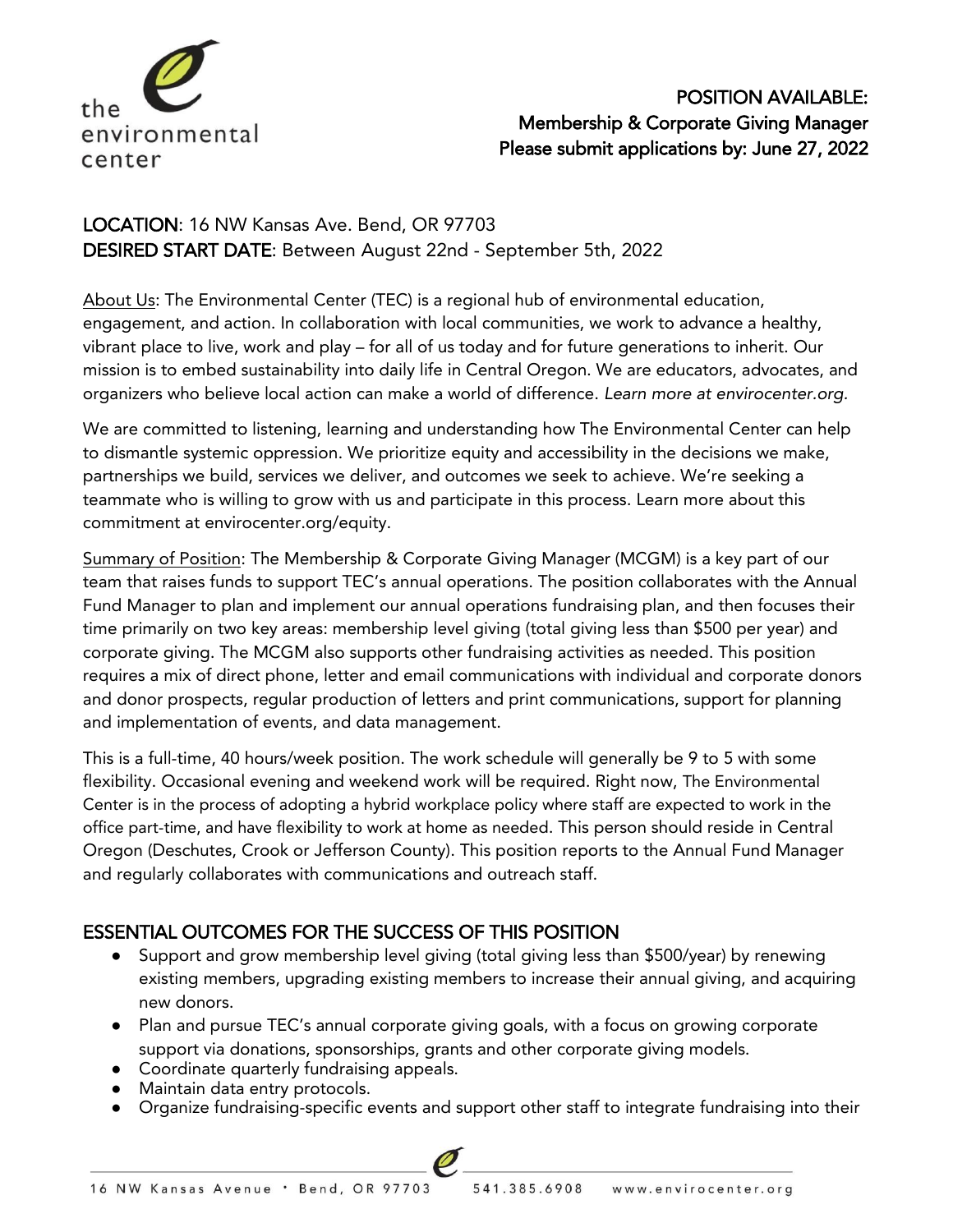own programs/events/communications.

In addition, each TEC staff member is asked to:

- Develop an annual work plan with clear, measurable goals that are consistent with TEC's strategic plan.
- Identify and work towards annual growth and development goals.
- Participate in diversity, equity, and inclusion (DEI) learning opportunities and conversations.
- Represent the values adopted in our Team Charter.

### SCOPE AND DUTIES OF THIS POSITION

#### Membership Level Giving (45%)

- Writing content to inspire individuals and businesses to financially support TEC
- Produce and send monthly renewal requests and thank-you letters
- Make reminder and thank-you phone calls to members
- Ongoing membership data entry reporting in our Salesforce database
- Plan and implement at least two special appeal(s) per year, which ask for an additional special gift from current donors and recruit new donors to TEC
- Plan and implement TEC's year-end membership appeal in November/December (snail mail and online), when a large number of individuals and businesses make their annual gift
- Collaborate with the Fundraising team to plan and implement the following annual events: member appreciation luncheon (July/August), Donor VIP party (late November/early December), and Mountainfilm on Tour-Bend (February).
- Work with the Annual Fund Manager to identify prospects for increased giving above the \$500/year level
- Collaborate with outreach staff to leverage events and communications to grow membershiplevel giving, including tabling and similar community outreach.

#### Corporate Giving (45%)

- Develop and implement strategies to find and retain new corporate supporters
- Ask businesses to financially support TEC's programs and events through gifts and sponsorships, using written and in-person communication
- Create sponsorship opportunities for TEC's programs and events
- Maintain relationships and renewal processes for Member Groups
- Collaborate with the lead staff for each program and event to deliver sponsor benefits
- Prepare and submit funding requests for corporate grants
- Make follow-up and thank you calls to corporate supporters
- Field corporate inquiries and lead decision making process about who to partner with
- Ongoing corporate giving data entry in our Salesforce database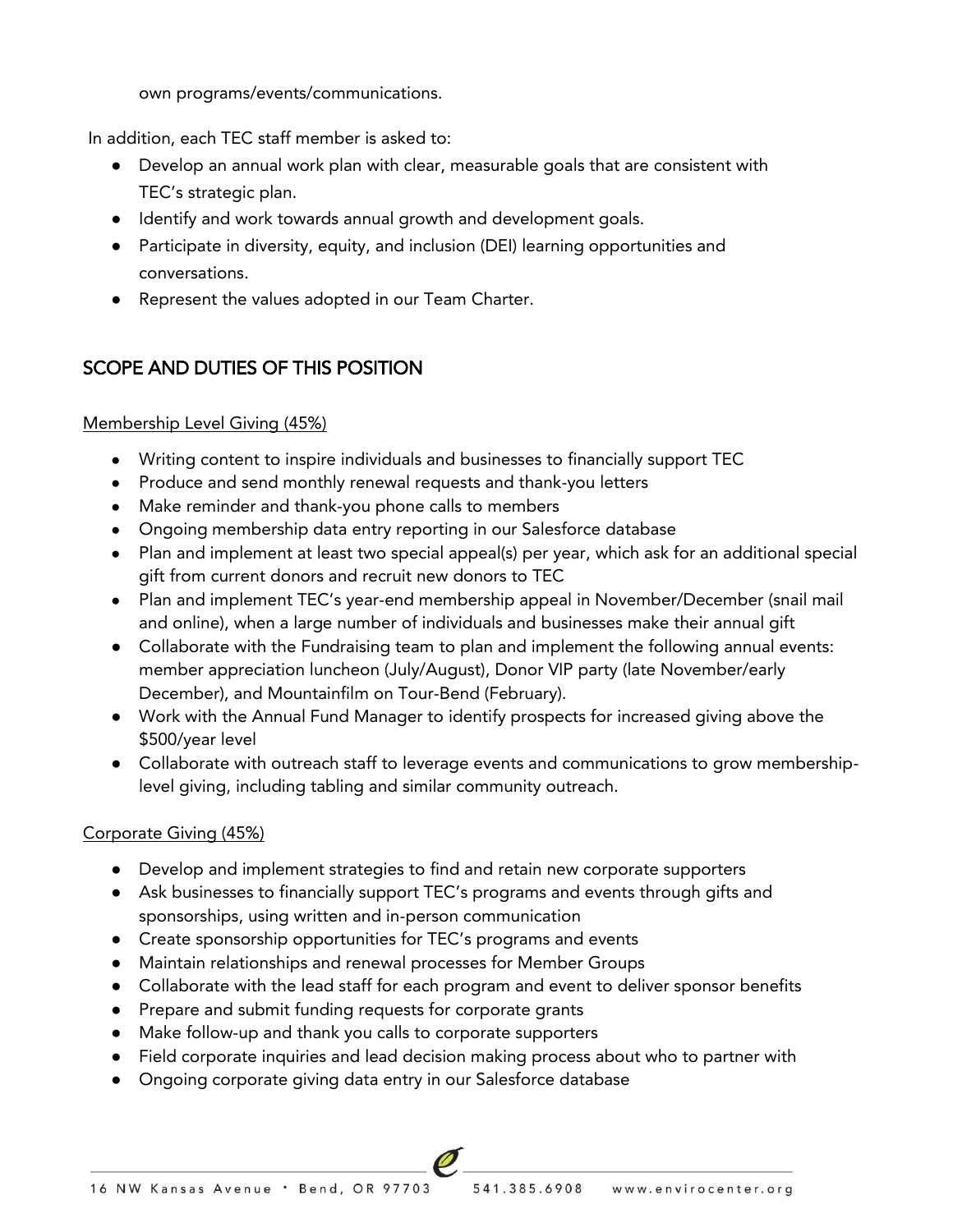#### Other (10%)

- Answer community inquiries and provide information about TEC and sustainability in Central **Oregon**
- Participate in and support major annual TEC events such as Earth Day Fair, Green Tour, and the Sustainability Awards
- Provide vacation coverage for other team mates as needed
- Complete timekeeping and other reporting requirements

### WE ARE LOOKING FOR…

- A commitment to TEC's mission and to uphold the values adopted in our Team Charter
- A commitment to building a more diverse, inclusive organization and a local environmental movement
- A willingness to learn, adapt, and be flexible as we navigate the complexities of COVID-19
- Creative and innovative thinking that can help expand fundraising capacity and inclusiveness in fundraising model
- Applicants with prior training and/or experience in the following areas:
	- Raising funds from individuals and/or businesses
	- Writing engaging, original content to raise funds
	- Managing event or program sponsorships
	- Using a fundraising database, Salesforce preferred

The MCGM's scope of work requires English language fluency because the region we serve primarily speaks English as a first language. Bilingual candidates, especially in English and Spanish, are highly encouraged to apply and may be compensated above the base wage for the value this brings to the role and the ability to engage Spanish speakers in Central Oregon.

We know that women and people of color are less likely to submit an application if they feel they do not meet each desired qualification and skill listed in a job announcement. TEC is most interested in attracting a teammate who will be successful and fulfilled in this role, not just someone who can check off every box. We strongly encourage you to apply even if you've had a less traditional path.

Additionally, we recognize that environmental injustices and climate change disproportionately harm the most marginalized people in society, including people of color, from working class backgrounds, women, and those who are LGBTQ+. We believe that these communities must be centered in the work we do, and strongly encourage people with these identities to apply because their lived experience will add value to our team and mission.

### WE CAN OFFER…

This is a non-exempt, full-time, hourly position. The wage range is \$24.50 to \$28.50 per hour, depending upon experience. Candidates with skill sets or experiences (such as language fluency or advanced education/training) that significantly contribute to this role may be compensated up to 15% above the base wage. Benefits include a group medical, dental, and vision insurance policy (TEC pays 85% of the premium); access to a SIMPLE IRA retirement plan with an employer match of up to 3% of